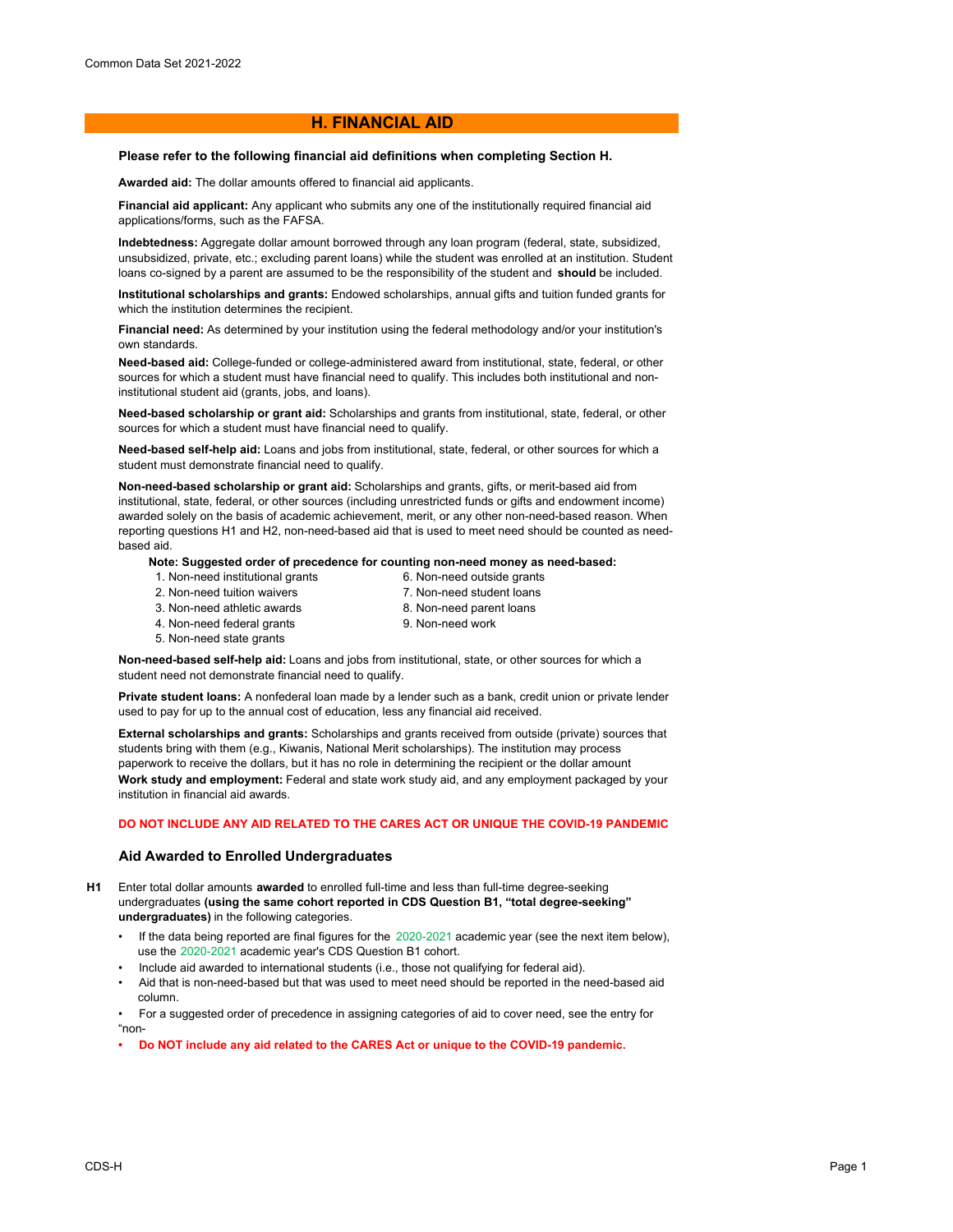| 2021-2022<br>estimated | 2020-2021 Final |
|------------------------|-----------------|
|                        |                 |

X

Indicate the academic year for which data are reported for **items H1, H2, H2A**, and **H6** below:

Which needs-analysis methodology does your institution use in awarding institutional aid? **(Formerly H3)**

X

Both FM and IM Federal methodology (FM) Institutional methodology (IM)

|                                                                                                                                    | Need-based<br>(Include non-<br>need-based aid<br>use to meet<br>need.) | Non-need-<br>based<br>(Exclude non-<br>need-based aid<br>use to meet<br>need.) |
|------------------------------------------------------------------------------------------------------------------------------------|------------------------------------------------------------------------|--------------------------------------------------------------------------------|
| <b>Scholarships/Grants</b>                                                                                                         |                                                                        |                                                                                |
| Federal                                                                                                                            | \$28,845,607                                                           |                                                                                |
| State all states, not only the state in which your institution is                                                                  |                                                                        |                                                                                |
| located                                                                                                                            | \$61,624,621                                                           |                                                                                |
| Institutional: Endowed scholarships, annual gifts and tuition<br>funded grants, awarded by the college, excluding athletic aid and |                                                                        |                                                                                |
| tuition waivers (which are reported below).                                                                                        | \$92,241,300                                                           |                                                                                |
| Scholarships/grants from external sources (e.g. Kiwanis,                                                                           |                                                                        |                                                                                |
| National Merit) not awarded by the college                                                                                         | \$5,775,676                                                            |                                                                                |
| <b>Total Scholarships/Grants</b>                                                                                                   | \$188,487,204                                                          | \$0                                                                            |
| Self-Help                                                                                                                          |                                                                        |                                                                                |
| Student loans from all sources (excluding parent loans)                                                                            | \$49,867,986                                                           | \$37,181,224                                                                   |
| Federal Work-Study                                                                                                                 | \$1,096,559                                                            |                                                                                |
| State and other (e.g., institutional) work-study/employment (Note:                                                                 |                                                                        |                                                                                |
| Excludes Federal Work-Study captured above.)                                                                                       |                                                                        |                                                                                |
| <b>Total Self-Help</b>                                                                                                             | \$50,964,545                                                           | \$37,181,224                                                                   |
| <b>Parent Loans</b>                                                                                                                | \$35,189,461                                                           |                                                                                |
| <b>Tuition Waivers</b>                                                                                                             |                                                                        |                                                                                |
| Note: Reporting is optional. Report tuition waivers in this row if you                                                             |                                                                        |                                                                                |
| choose to report them. Do not report tuition waivers elsewhere.                                                                    | \$6,931,869                                                            |                                                                                |
| <b>Athletic Awards</b>                                                                                                             | \$10,824,217                                                           |                                                                                |

**H2 Number of Enrolled Students Awarded Aid:** List the number of degree-seeking full-time and less-thanfull-time undergraduates who applied for and were awarded financial aid from any source.

- • **Aid that is non-need-based but that was used to meet need should be counted as need based aid.**
- Numbers should reflect the cohort awarded the dollars reported in H1.
- In the chart below, students may be counted in more than one row, and full-time freshmen should also be counted as full-time undergraduates.

#### • **Do NOT include any aid related to the CARES Act or unique to the COVID-19 pandemic.**

|     |                                                                                                   | <b>First-time Full-</b><br>time Freshmen | <b>Full-time</b><br><b>Undergrad</b><br>(Incl. Fresh) | <b>Less Than</b><br><b>Full-time</b><br>Undergrad |
|-----|---------------------------------------------------------------------------------------------------|------------------------------------------|-------------------------------------------------------|---------------------------------------------------|
| A   | Number of degree-seeking undergraduate students<br>(CDS Item B1 if reporting on Fall 2021 cohort) | 5926                                     | 23852                                                 | 1192                                              |
| B   | Number of students in line a who applied for need-based<br>financial aid                          | 5546                                     | 20377                                                 | 754                                               |
| C.  | Number of students in line <b>b</b> who were determined to<br>have financial need                 | 2978                                     | 12219                                                 | 572                                               |
| ID. | Number of students in line c who were awarded any<br>financial aid                                | 2978                                     | 12217                                                 | 564                                               |
| E   | Number of students in line <b>d</b> who were awarded any<br>need-based scholarship or grant aid   | 2905                                     | 11996                                                 | 529                                               |
| F   | Number of students in line <b>d</b> who were awarded any<br>need-based self-help aid              | 2966                                     | 12070                                                 | 524                                               |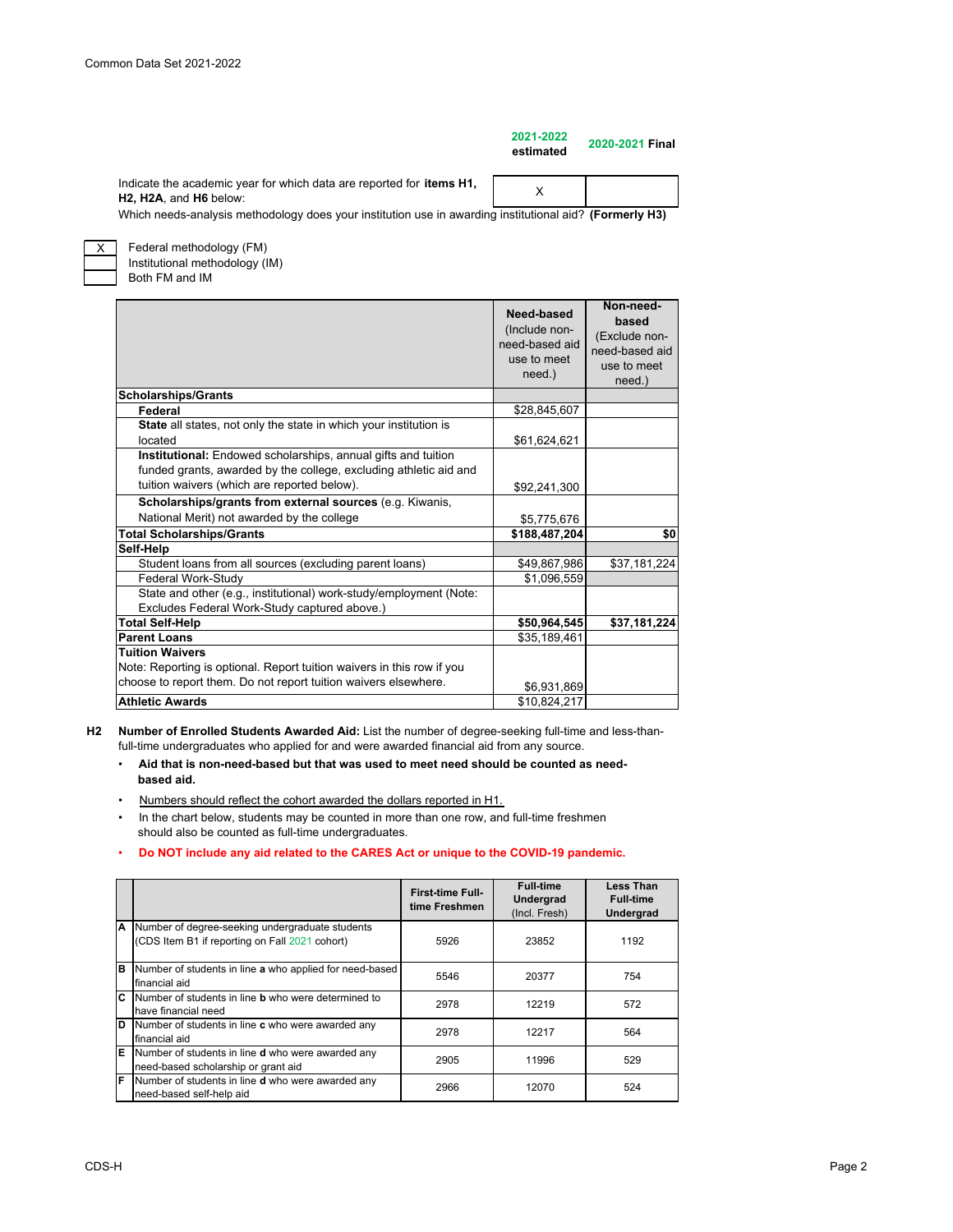| G  | Number of students in line <b>d</b> who were awarded any non-<br>need-based scholarship or grant aid                                                                                                                                                                                         | 0            | 0            | $\Omega$    |
|----|----------------------------------------------------------------------------------------------------------------------------------------------------------------------------------------------------------------------------------------------------------------------------------------------|--------------|--------------|-------------|
| н  | Number of students in line <b>d</b> whose need was fully met<br>exclude PLUS loans, unsubsidized loans, and private<br>alternative loans)                                                                                                                                                    | 496          | 1848         | 34          |
|    | On average, the percentage of need that was met of<br>students who were awarded any need-based aid.<br>Exclude any aid that was awarded in excess of need as<br>well as any resources that were awarded to replace EFC<br>(PLUS loans, unsubsidized loans, and private alternative<br>loans) | 58.0%        | 56.6%        | 34.4%       |
| IJ | The average financial aid package of those in line d.<br>Exclude any resources that were awarded to replace<br>EFC (PLUS loans, unsubsidized loans, and private<br>alternative loans)                                                                                                        | \$<br>15,287 | 14.836<br>S  | 7,216       |
| Ιĸ | Average need-based scholarship and grant award of<br>those in line e                                                                                                                                                                                                                         | \$12,920     | \$11,725     | \$4,074     |
| L  | Average need-based self-help award (excluding PLUS<br>loans, unsubsidized loans, and private alternative loans)<br>of those in line f                                                                                                                                                        | \$<br>6,840  | 7,388<br>\$. | 8,101<br>\$ |
| M  | Average need-based loan (excluding PLUS loans,<br>unsubsidized loans, and private alternative loans) of<br>those in line f who were awarded a need-based loan                                                                                                                                | 6.779        | 7.300        | 8.025       |

**H2A Number of Enrolled Students Awarded Non-need-based Scholarships and Grants:** List the number of degree-seeking full-time and less-than-full-time undergraduates who had no financial need and who were awarded institutional non-need-based scholarship or grant aid.

- Numbers should reflect the cohort awarded the dollars reported in H1.
- In the chart below, students may be counted in more than one row, and full-time freshmen should also be<br>•

### **• Do NOT include any aid related to the CARES Act or unique to the COVID-19 pandemic.**

|         |                                                                                                                                                                                                                  | <b>First-time</b><br><b>Full-time</b><br><b>Freshmen</b> | <b>Full-time</b><br><b>Undergrad</b><br>(Incl. Fresh.) | Less Than<br><b>Full-time</b><br><b>Undergrad</b> |
|---------|------------------------------------------------------------------------------------------------------------------------------------------------------------------------------------------------------------------|----------------------------------------------------------|--------------------------------------------------------|---------------------------------------------------|
| N       | Number of students in line a who had no financial need<br>and who were awarded institutional non-need-based<br>scholarship or grant aid (exclude those who were<br>awarded athletic awards and tuition benefits) | 1890                                                     | 6084                                                   | 53                                                |
| $\circ$ | Average dollar amount of institutional non-need-based<br>scholarship and grant aid awarded to students in line n                                                                                                 | \$6,657                                                  | \$6,081                                                | 1,671<br>\$.                                      |
| P       | Number of students in line a who were awarded an<br>institutional non-need-based athletic scholarship or grant                                                                                                   | 77                                                       | 436                                                    | $\overline{2}$                                    |
| Q       | Average dollar amount of institutional non-need-based<br>athletic scholarships and grants awarded to students in<br>line <b>p</b>                                                                                | S<br>29,309                                              | \$24.725                                               | 22.149<br>S.                                      |

## **Note: These are the graduates and loan types to include and exclude in order to fill out CDS H4 and H5.**

Include:

- •2021 undergraduate class: all students who started at your institution as first-time students and received a bachelor's degree between July 1, 2020 and June 30, 2021.
- Only loans made to students who borrowed while enrolled at your institution.

Co-signed loans.

Exclude

- Students who transferred in.
- Money borrowed at other institutions.
- Parent loans
- Students who did not graduate or who graduated with another degree or certificate (but no bachelor's degree).
- **Any aid related to the CARE Act or unique the COVID-19 pandemic.**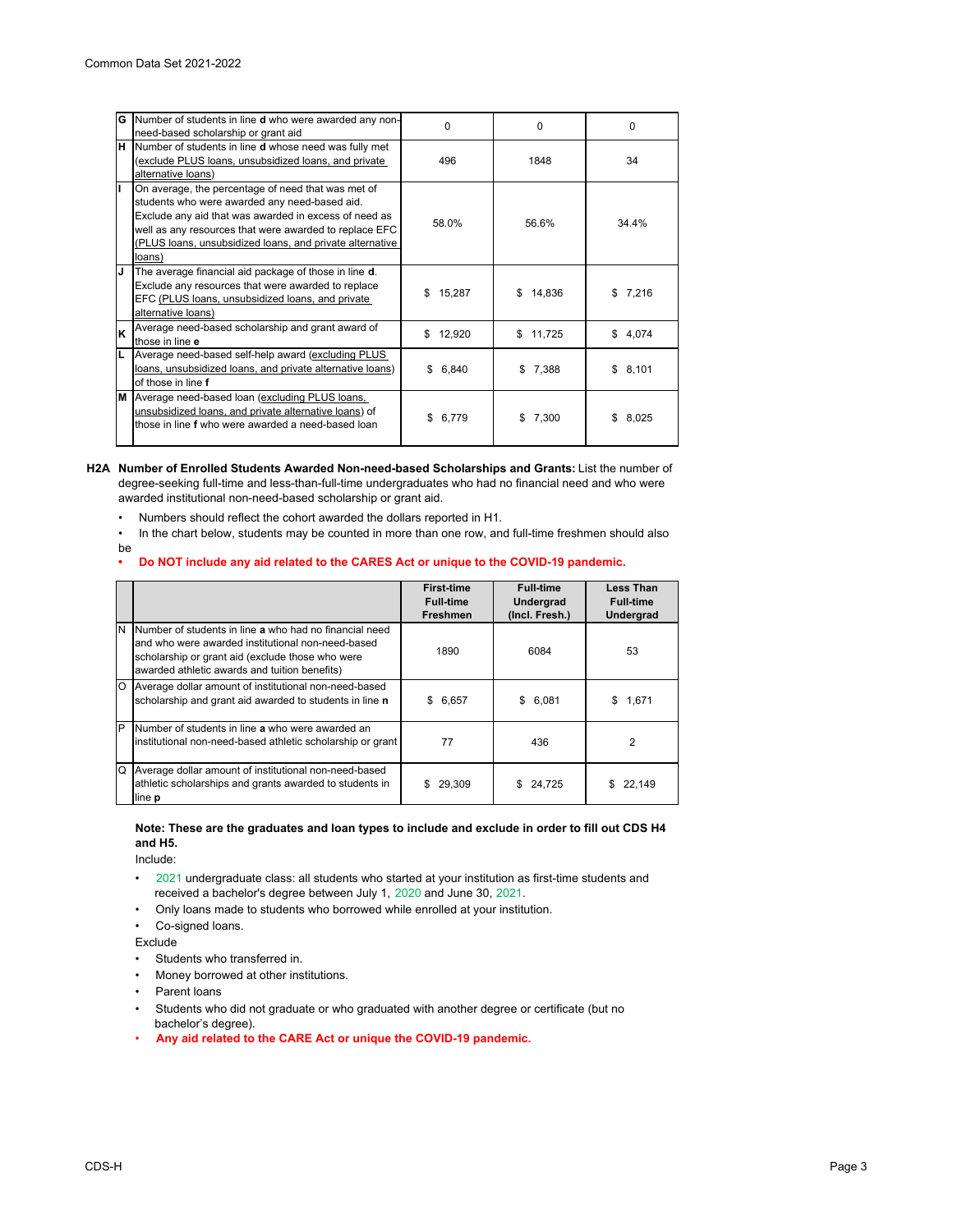**H4 Provide the number of students in the 2021 undergraduate class who started at your institution as first-time students and received a bachelor's degree between July 1, 2020 and June 30, 2021. Exclude students who transferred into your institution.**

**3771**

137

### **H5. Number and percent of students in class (defined in H4 above) borrowing from federal, non-federal, and any loan sources, and the average (or mean) amount borrowed.**

• The "Average per-undergraduate-borrower cumulative principal borrowed," is designed to provide better information about student borrowing from federal and nonfederal (institutional, state, commercial) sources.

• The numbers, percentages, and averages for each row should be based only on the loan source specified for the particular row. For example, the federal loans average (row b) should only be the cumulative average of federal loans and the private loans average (row e) should only be the cumulative average of private loans.

| Source/Type of Loan |                                                                                                                                                                                                                                                          | Number in the<br>class (defined<br>in H4 above)<br>who borrowed<br>from the types<br>of loans<br>specified in the<br>first column | Percent of the<br>class (defined<br>above) who<br>borrowed from<br>the types of<br>loans specified<br>in the first<br>column<br>(nearest 1%) | Average per-<br>undergraduate-<br>borrower<br>cumulative<br>principal<br>borrowed from<br>the types of<br>loans specified<br>in the first<br>column<br>(nearest \$1) |
|---------------------|----------------------------------------------------------------------------------------------------------------------------------------------------------------------------------------------------------------------------------------------------------|-----------------------------------------------------------------------------------------------------------------------------------|----------------------------------------------------------------------------------------------------------------------------------------------|----------------------------------------------------------------------------------------------------------------------------------------------------------------------|
|                     | Any loan program: Federal Perkins, Federal Stafford<br>Subsidized and Unsubsidized, institutional, state, private<br>A loans that your institution is aware of, etc. Include both<br>Federal Direct Student Loans and Federal Family<br>Education Loans. | 2,001                                                                                                                             | 49.83%                                                                                                                                       | \$27,749                                                                                                                                                             |
| B                   | Federal Ioan programs: Federal Perkins, Federal<br>Stafford Subsidized and Unsubsidized. Include both<br>Federal Direct Student Loans and Federal Family<br>Education Loans.                                                                             | 1,940                                                                                                                             | 48.31%                                                                                                                                       | \$19,810                                                                                                                                                             |
| С                   | Institutional loan programs.                                                                                                                                                                                                                             | $\Omega$                                                                                                                          | $0.00\%$                                                                                                                                     | \$0                                                                                                                                                                  |
| D                   | State loan programs.                                                                                                                                                                                                                                     | 11                                                                                                                                | 0.27%                                                                                                                                        | \$7,045                                                                                                                                                              |
| E                   | Private student loans made by a bank or lender.                                                                                                                                                                                                          | 440                                                                                                                               | 10.96%                                                                                                                                       | \$38,673                                                                                                                                                             |

## **Aid to Undergraduate Degree-seeking Nonresident Aliens**

# **• Report numbers and dollar amounts for the same academic year checked in item H1**

**H6** Indicate your institution's policy regarding institutional scholarship and grant aid for undergraduate degreeseeking nonresident aliens:

Institutional need-based scholarship or grant aid is available Institutional non-need-based scholarship or grant aid is available Institutional scholarship or grant aid is not available

If institutional financial aid is available for undergraduate degree-seeking nonresident aliens, provide the number of undergraduate degree-seeking nonresident aliens who were awarded need-based or non-need-based aid:

| Average dollar amount of institutional financial aid awarded to undergraduate degree- |           |
|---------------------------------------------------------------------------------------|-----------|
| seeking nonresident aliens:                                                           | \$7.112   |
| Total dollar amount of institutional financial aid awarded to undergraduate degree-   |           |
| seeking nonresident aliens:                                                           | \$974.284 |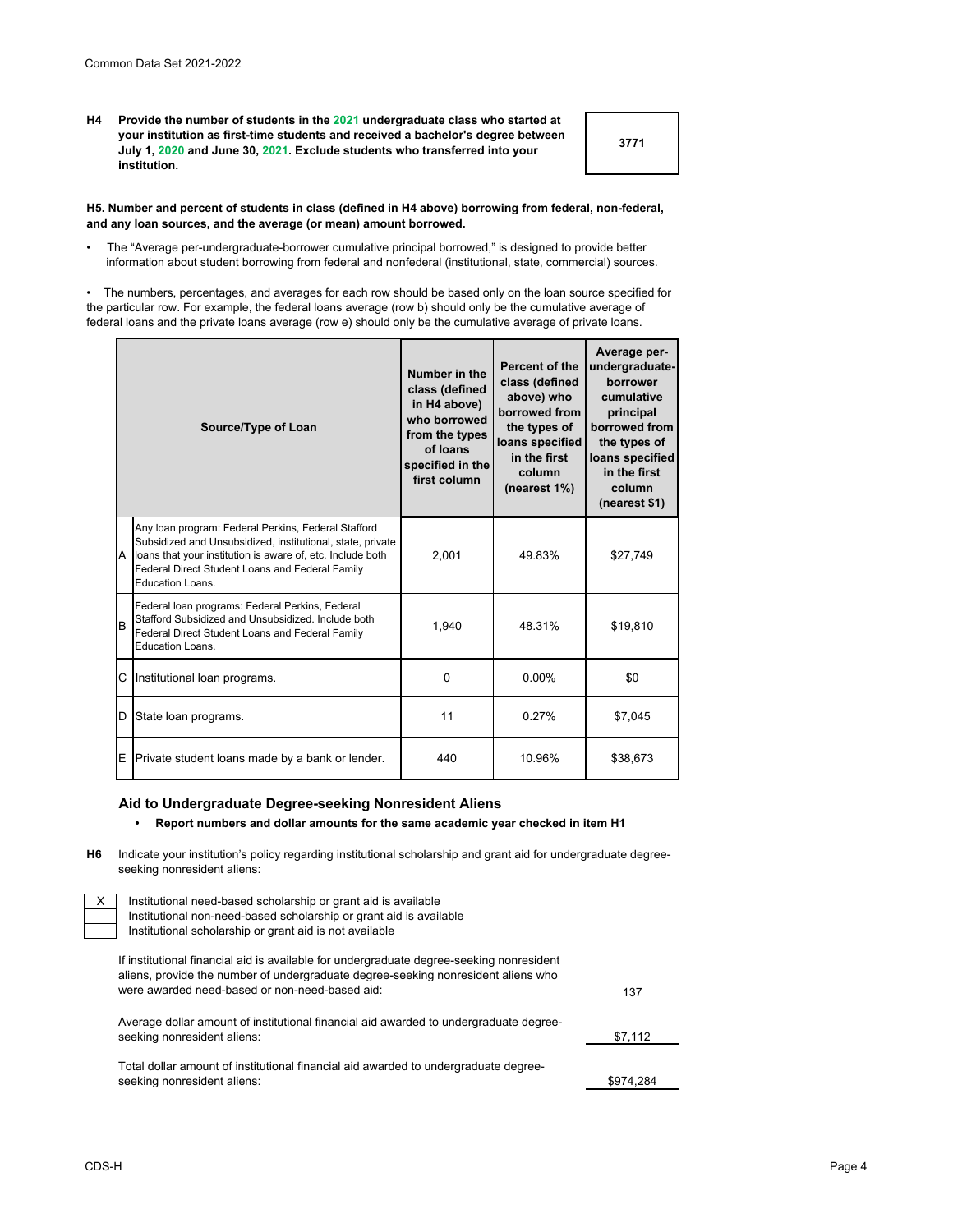**H7** Check off all financial aid forms nonresident alien first-year financial aid applicants must submit:

International Student's Certification of Finances Other (specify): CSS/Financial Aid PROFILE International Student's Financial Aid Application Institution's own financial aid form

### **Process for First-Year/Freshman Students**

**H8** Check off all financial aid forms domestic first-year (freshman) financial aid applicants must submit:

| X | FAFSA                                |
|---|--------------------------------------|
|   | Institution's own financial aid form |
|   | <b>CSS/Financial Aid PROFILE</b>     |
|   | State aid form                       |
|   | Noncustodial PROFILE                 |
|   | <b>Business/Farm Supplement</b>      |
|   | Other (specify):                     |

**H9** Indicate filing dates for first-year (freshman) students:

Priority date for filing required financial aid forms: 15-Feb

Deadline for filing required financial aid forms:

X No deadline for filing required forms (applications processed on a rolling basis)

**H10** Indicate notification dates for first-year (freshman) students (answer a or b):

a) Students notified on or about (date):

| b) Students notified on a rolling basis: |                        |  |
|------------------------------------------|------------------------|--|
|                                          | Yes                    |  |
|                                          | No                     |  |
|                                          | If yes, starting date: |  |
|                                          | $15$ -Feb              |  |

**H11** Indicate reply dates:

|            | Students must reply by (date): |  |
|------------|--------------------------------|--|
| lor within | weeks of notification          |  |

# **Types of Aid Available**

Please check off all types of aid available to undergraduates at your institution:

#### **H12 Loans**

| X        | Direct Subsidized Stafford Loans                  |
|----------|---------------------------------------------------|
| $\times$ | Direct Unsubsidized Stafford Loans                |
| $\times$ | Direct PLUS Loans                                 |
| $\times$ | <b>Federal Perkins Loans</b>                      |
|          | <b>Federal Nursing Loans</b>                      |
| $\times$ | State Loans                                       |
| $\times$ | College/university loans from institutional funds |
|          | Other (specify):                                  |

#### **H13 Need Based Scholarships and Grants**

Federal Pell

SEOG State scholarships/grants Private scholarships College/university scholarship or grant aid from institutional funds United Negro College Fund